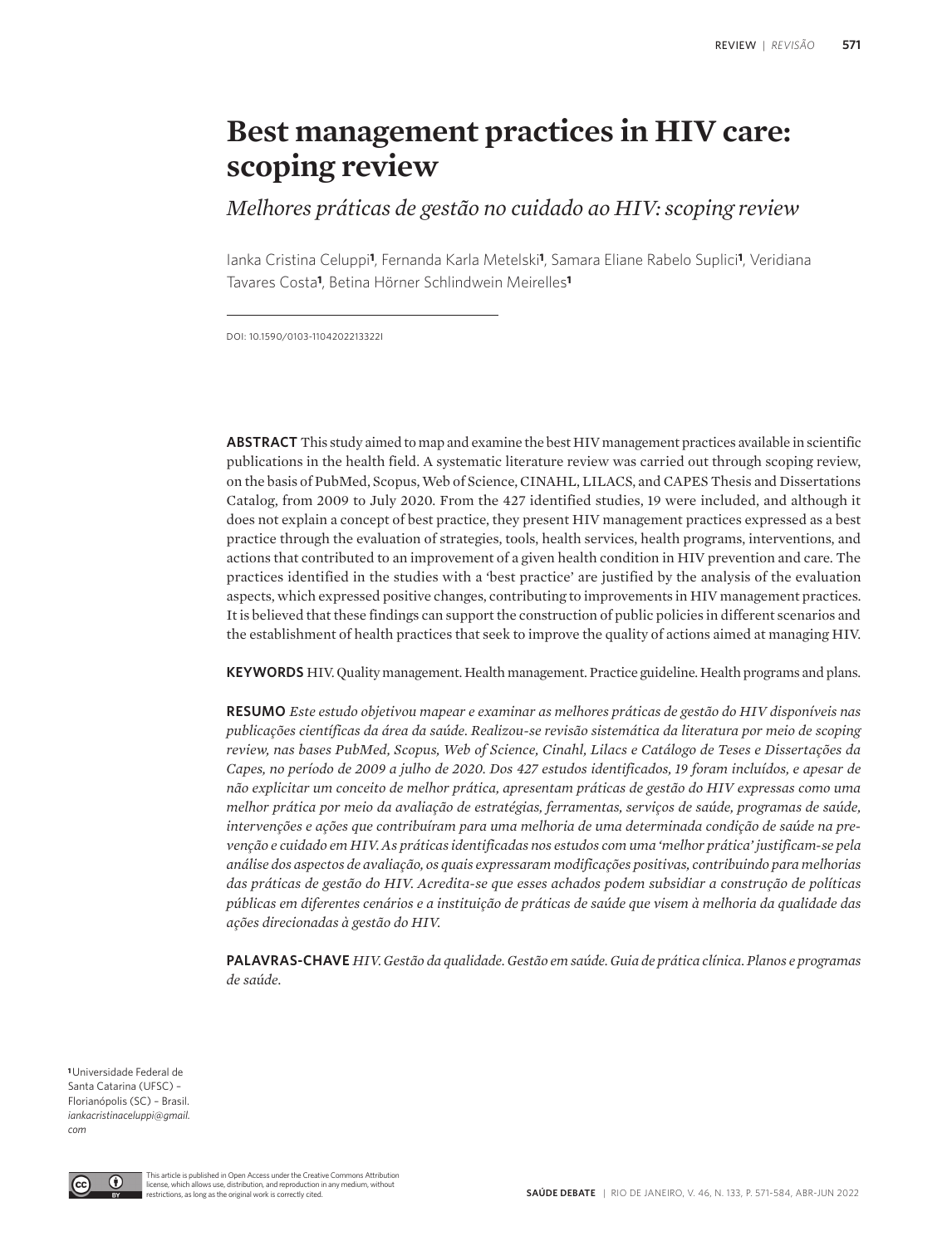### **Introduction**

The HIV infection presents a status of chronic disease and such condition requires permanent care expressed by what is known as the 'Cascade of continuous HIV care', a concept globally used in the context of management of such health condition. Such process requires establishing goals and adopting strategies encompassing practices related to health promotion, prevention, treatment, shared management of care provided to People Living with HIV (PLHIV) by specialized and Primary Healthcare (PHC) services, matrix support, network care, besides the need to adopt practices considering the singularity and integrality aspects of such population**1-3**.

The establishment of aspects for evaluating PLHIV is fundamental to differentiate a 'best practice' from other practices in health as in the case of confirming effectiveness by making use of indicators, health information, analysis of a potentital innovator, of a possibility of replication in other scenarios and of the commitment to the wellbeing and quality of life of the community**4,5**. In that sense, the knowledge involving practices contributing to reaching best results concerning chronic diseases such as HIV infection can favor morbidity and mortality reduction and improve the quality of life of PLHIV, which is yet a major challenge to health systems in general.

Sharing of best practices in HIV management allows care providers, policy and decision makers, as well as researchers, to learn from each other and share experiences, success stories and lessons learnt when treating HIV patients. Best practices are, therefore, useful tools for communicating innovations from professionals and researchers working in the area of HIV treatment and care**6**.

The best practices in HIV management relate to results from interventions based on evidence confirming their efficacy**7**, and to clinical guidelines aiming at guiding and

standardizing PLHIV**8** care. Furthermore, the best practices actively evaluate the results from succesful works, and have a significant effect that can be replicated in several contexts**9**.

A systematic review study highlights that the information on best practices in HIV management is diverse; however, there is scarce literature on the scientific rigor or on the standards to be followed before a practice or program can be declared a 'best practice'. The arbitrary use of the term 'best practice' is made in the literature, where authors not always reveal their intention to communicate a new practice or a desirable model, and emphasize the need for a scientifically solid tool to evaluate best practices**6**. This way, given the several challenges related to the understanding and development of best practices in HIV management, what stands out is the need to explore such gaps and make evident what the international literature has been highliting on that theme.

In face of that, the objective of this study is to map and examine the best practices in HIV management already available in scientific publications in the area of health.

## **Material and methods**

It concerns a systematic review of the literature, known as scoping review, aiming at identifying and summarizing scientific evidence on matters yet emerging and not yet saturated in the literature**10**.

Initially, a search was performed in the databases of the JBI Clinical Online Network of Evidence for Care and Therapeutics (COnNECT+) and of the International Prospective Register of Ongoing Systematic Reviews (Prospero) in the month of July 2020. It did not identify revisions of protocols similar to the ones proposed by this study, either previous or in progress**10**. Then a protocol made of five steps was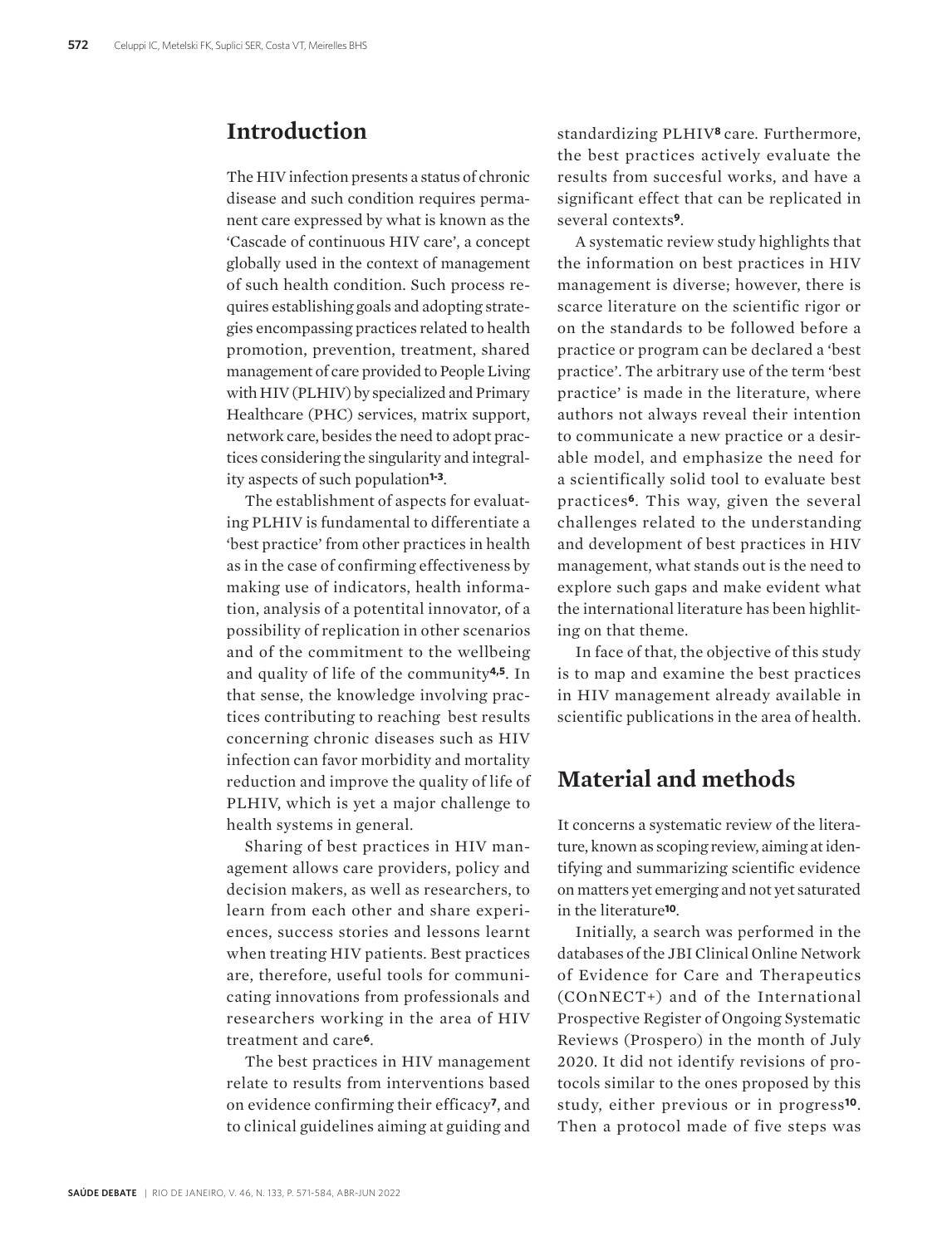ellaborated, along with the registration of the current revision at the Open Science Framework under number DOI 10.17605/ OSF.IO/X758N.

In step 1, 'Identifying the Research Question', acronym PCC**10** is used. In it, P stands for Population (as in PLHIV), C for Concept (as in best management practices) and the second C stands for Context (as in the particular area in healthcare being studied). Such delimitation served as a bases for defining the general question aimed at orienting the study: what are the best practices in HIV management available in the scientific publications in the area of Health? Once the general question was defined, subquestions were elaborated so as to widen the mapping work.

In step 2, 'Identifying Relevant Studies', there was a search for studies in the following databases: PubMed, Scopus, Web of Science, Cumulative Index to Nursing and Allied Health Literature (CINAHL), Latin American and Caribbean Literature in Health Sciences (LILACS) and Theses and Dissertations Catalog of CAPES. The key words and word combinations – in English, Spanish and Portuguese – used to build the search key were: ((Health Services Administration) OR (Health Management) OR (Quality Management) OR (Cost-Benefit Analysis) OR (Program Evaluation) OR

(Management Capacity) OR (Organizational Capacity) OR (Cost Effectiveness) OR (Cost-Benefit Data) OR (Economic Evaluation) OR (Best Practices)) AND ((HIV) OR (AIDS)).

The search for studies was carried out considering the period ranging from 2009 to July 2020. This timeframe was chosen in order to encompass the publications and guidelines resulting from the launch of the World Health Organization (WHO) best practices guide**4**. This way, the search added up to a total of 427 publications, including 230 articles and 197 theses and dissertations. The review procedures were performed by four researchers.

Step 3, 'Study Selection', was developed in July 2020 and included primary studies with their full context available, besides theses and dissertations. The exclusion criteria for the studies encompassed publications that did not present an abstract or that would rather fit in one of the following modalities: opinion, editorial, review, reports, field note or tutorial, letters, comments, abstracts of proceedings, clinical studies, epidemiological studies, experience reports and course conclusion work.

The guidelines from the Prisma Extension for Scoping Reviews (Prisma-ScR): Checklist and Explanation were followed to systematize the process of selection and inclusion of studies**11** as shown in *figure 1.*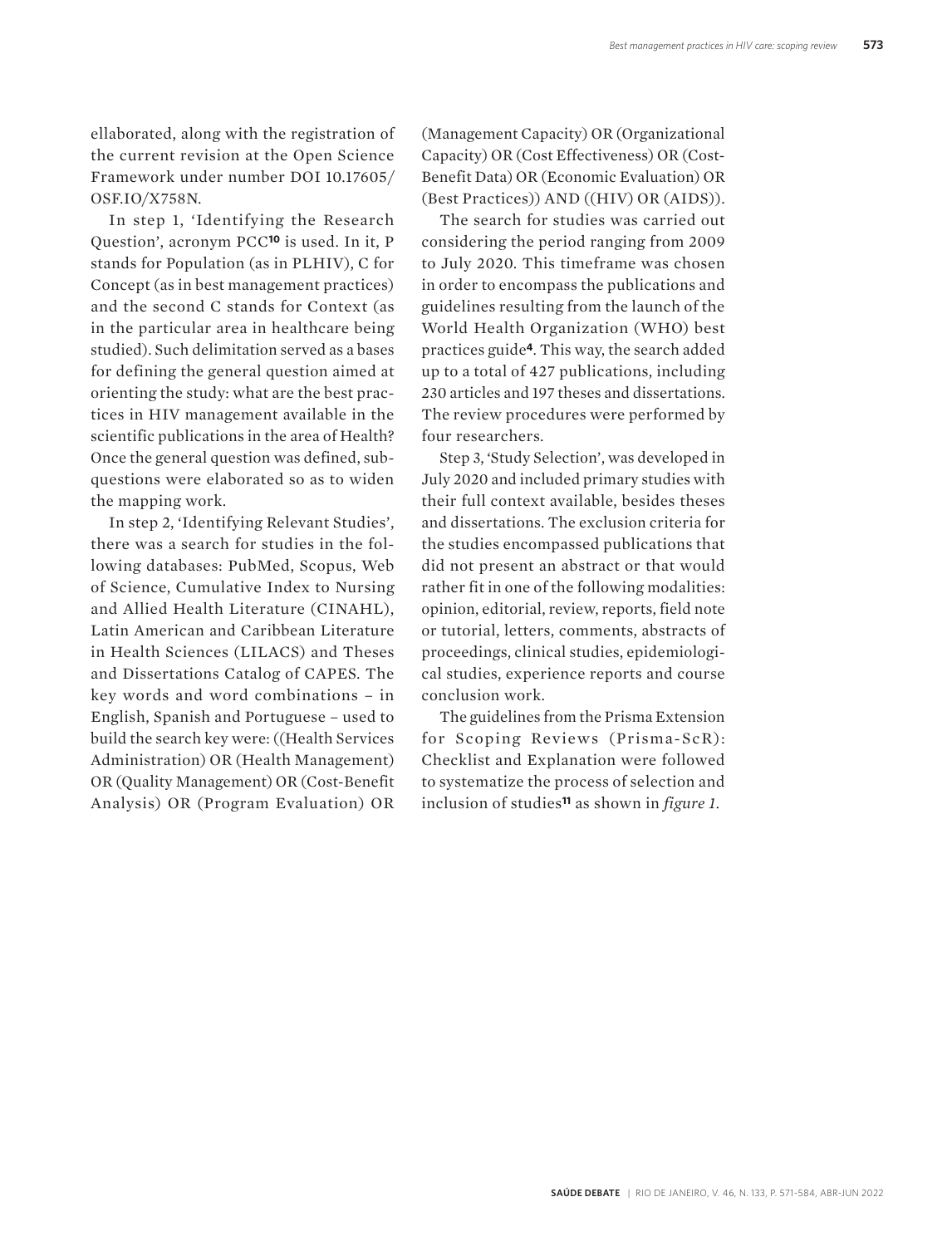



Source: Own ellaboration.

In Step 4, 'Tracing the Data', researchers made use of an Excel® sheet for inputing and organizing the information taken from the included studies and variables used were as follows: database, year of publication, title, authors, country where study was performed, objective of research, methodology, participants, institutions involved, best practice target population, best practice concept, criteria defining best practices, main results, overcoming of problem situation, study contribution.

In Step 5, which consisted of 'gathering, summarizing and reporting results', studies were fully analysed and, in the attempt to answer the research subquestions, researchers made use of the Mendeley® bibliographical manager. The systematized information resulting from this was then shared among researchers via Google® sheets.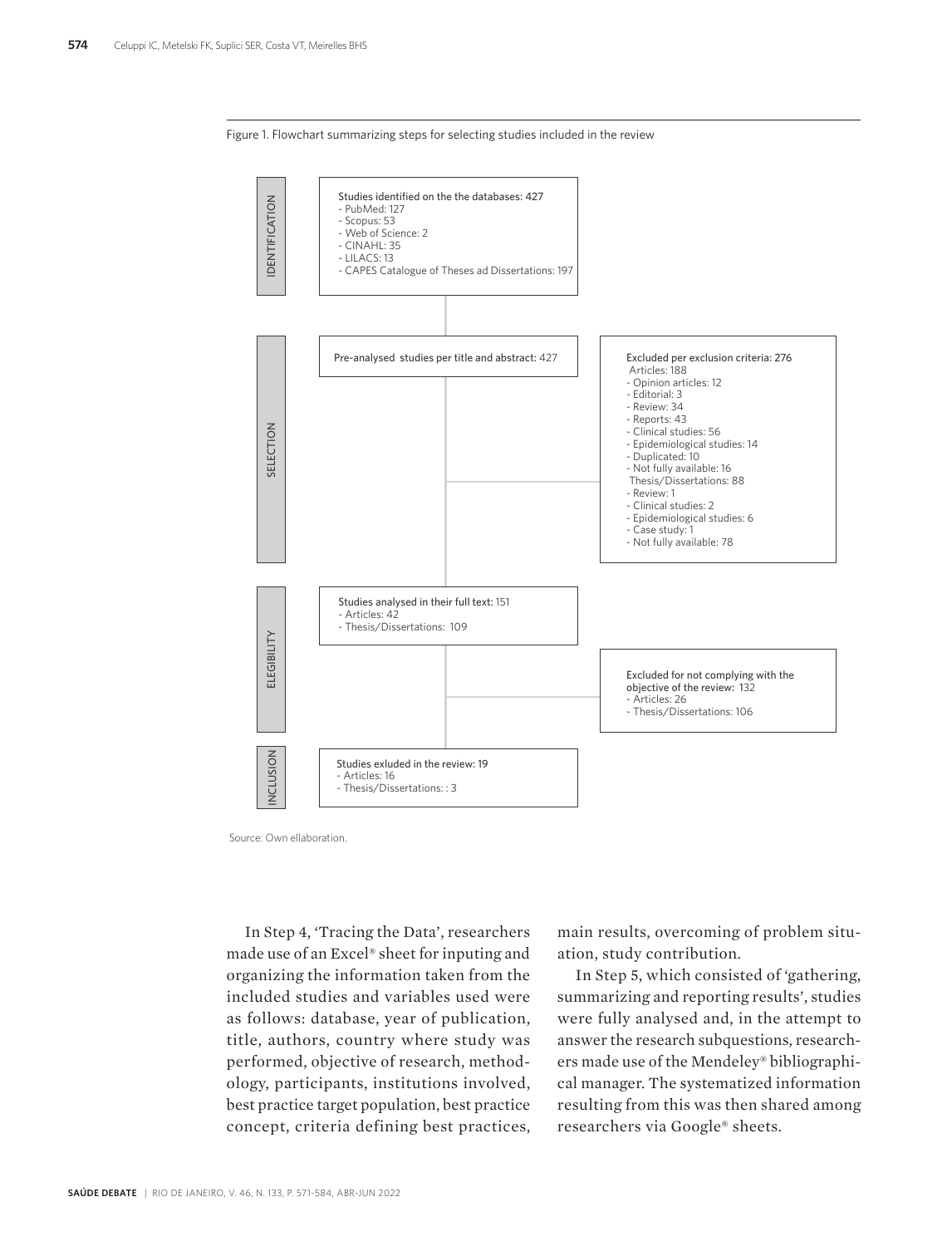### **Results**

In this search for publications in the databases that were listed for this study, PubMed stood out with 127 articles found, along with Scopus with 53. The search in the CAPES Theses and Dissertations Catalogue led to 197 publications. In total, 19 publications were included in the study, this including 16 articles and 13 theses/ dissertations. Among the analysed articles, the year that stood out was 2017 with its six publications. Among the publications, 'Tropical Medicine and International Health' contributed with three articles.

Other information was also considered during the current revision. It was observed that, regarding the list of authors, two co-authors were found in two of the studies**12,13**; something that does not happen with other authors, each one of them appearing in only one study. In relation to countries were studies were performed, six studies were performed in the United States of America (USA)**14-19**, followed by three that were preformed in Brazil**20- <sup>22</sup>**, three that were performed in South Africa**23-25**, two that were performed in Índia**12,13**. Ruanda**26**, Kenya**27**, Mozambique**28**, Mexico**29** and United Kingdom had each of them one study performed**30**.

The most used research method/nature was the qualitative one with 14 studies**12,13,15,18-19,22-30**, followed by three mixed method studies**14,16,17**, one qualitative method study**21** and one methodological study**20**.

It was ascertained that five studies presented adults as participants in the research**13,16,18,27,29**. The second group that most stood out was that of women, being present in four studies, two of them presenting a focus in the puerperal period**19,28**, one in the gestational period**24**, and another on focusing on sex worker women**14,21**. Two studies had health workers as participants, two focused on health services providing PLHIV care**23,30**, and the remainder studies counted on the participation of elderly people**20**, nursing students**15**, children**25** and breastfeeding women**26**.

The profile of the organizations ahead of the best practices varied between the studies; however, health services and programs were highlighted in seven manuscripts of the organizations executing the best practices, amongst which the Avahan-India AIDS initiative was mentioned in two articles**12,13**, followed by the Mountain West AIDS Education and Training Center**14**, the Ubuntu Clinic**23**, the Howard Brown Health Center**17**, the Make A Difference about Art Program**25** and the district Hospitals**28**. Furthermore, seven institutions belonged to the government sphere, with PHC services being mentioned in two articles**21,26**, followed by the mentioning of the Public Health Department**18,19**, the Federal Institutions offering care to Fonsida Program patients**29**, the Iowa City Veterans Affairs**16** health system, the Substance Abuse Prevention Center, the Woman's Health Office, the HIV/AIDS and Infectious Disease Office Policy Office and the Administration of Substance Abuse and Mental Health Services**15**.

Three education institutions were ascertained as promoters of best practices, being them the Washington University Center for Research on AIDS**27**, the Federal University of Ceará**22** and the State University of Ceará**20**. Finally, there was the acknowledgment of the work of two institutions, the British HIV Association**30** and the South African Medical Research Council in colaboration with Saving Newborn Lives**24**.

Studies presented two different populations to which the best practices were destinated. Regarding PLHIV, studies that stand out are on maternal-infant health addressing pregnant and puerperal HIV**14** positive women, newborn babies from HIV positive women**14,28**, pregnant women followed up into the puerperal period and their newborn babies**24**, and newborn babies having initiated the Antiretroviral Therapy (ART)**26**. Other studies focused on children**25**, PLHIV in general**16,18,21**, people not covered by health insurance**29**, adult people making use of ART**23**, people not receiving ART treatment**27**, and women in child labor and newborn babies without documented HIV status**19**.

In relation to populations without HIV positive diagnosis, and considering health prevention and promotion, best practices were destinated to long distance truck drivers**13**,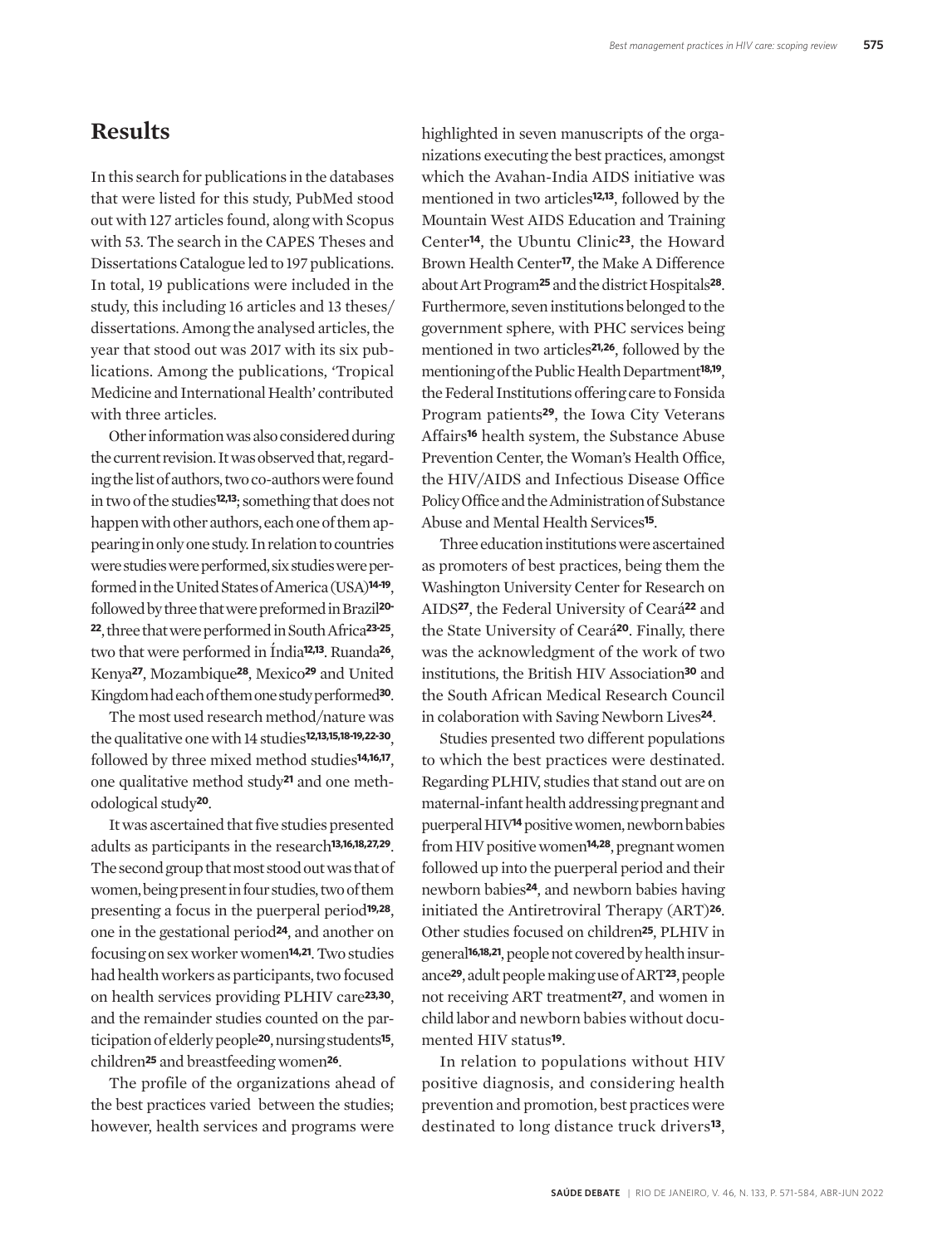female sex workers**12**, transexual young women**17**, nursing undergraduate students**15**, adolescents in in street situation**22** and elderly people**20**. Another study involved health services specialized in HIV**30**.

*Table 1* presents information related with the best practices in the HIV management which were the focus of the studies included in the revision scope. Studies were organized according to proximity of themes.

| N                  | Best practices in HIV management                                                                                                                                                                | Specific situation or context                                                                                                                                     | Outcome                                                                                                                                                                                 | Aspects                               |
|--------------------|-------------------------------------------------------------------------------------------------------------------------------------------------------------------------------------------------|-------------------------------------------------------------------------------------------------------------------------------------------------------------------|-----------------------------------------------------------------------------------------------------------------------------------------------------------------------------------------|---------------------------------------|
| A126               | Expansion of the national web-based<br>HIV/AIDS informatics system, TRAC-<br>net, to include timely HIV PCR results,<br>in conjunction with trained and quali-<br>fied personnel.               | Health facilities with limited resources<br>in Rwanda.                                                                                                            | Early diagnosis of HIV-exposed<br>infants and improvements in early<br>ART initiation, due to reduced delays<br>in time elapsed between testing and<br>receiving the result.            | Clynical                              |
| $A2$ 30            | Tool consisting of a dashboard with<br>performance graphs that provide<br>summaries of audit data that are<br>compared to the overall average of<br>HIV services.                               | Specialist HIV health services in the UK.                                                                                                                         | Improved feedback and subsidies<br>for improving the quality of care,<br>which were considered acceptable<br>and useful.                                                                | Clynical                              |
| $A3$ <sup>18</sup> | Funded facilities that develop medical<br>case management.                                                                                                                                      | Department of Health of the District of<br>Columbia in the USA.                                                                                                   | Increased retention in care, bonding,<br>and improvement in the patient's<br>clinical condition and decreased<br>rates of viral suppression.                                            | Clynical                              |
| A414               | ECHO Program (Extension for Com-<br>munity Health Outcomes), which<br>offers telementoring to community<br>physicians with evidence-based prac-<br>tices on perinatal HIV care manage-<br>ment. | Rural and resource-poor environments<br>in the US.                                                                                                                | Improved access to clinical monitor-<br>ing of HIV/AIDS, improved preven-<br>tion of mother-to-child transmission<br>of HIV and reduced need for referral<br>to specialties.            | Clynical                              |
| A516               | Collaborative Telehealth Program for<br>PLHIV                                                                                                                                                   | Rural settings with low HIV prevalence,<br>few healthcare providers with expertise<br>in HIV medicine, and long distances to<br>specialist HIV clinics in the US. | Expanding access to health services,<br>improving the quality of HIV care<br>and reducing the time spent travel-<br>ing for care.                                                       | Practices in<br>health                |
| $A6$ <sup>19</sup> | State rapid HIV testing program for<br>pregnant women presenting for deliv-<br>ery with unknown HIV status.                                                                                     | Hospitals in Illinois in the USA.                                                                                                                                 | Increase in the diagnosis of mater-<br>nal HIV infection and decrease in<br>newborns who were discharged with<br>unknown serological status.                                            | Clynical                              |
| A729               | Free Antiretroviral Drug Distribution<br>Program.                                                                                                                                               | First level attention in Mexico.                                                                                                                                  | Expansion of coverage, greater effec-<br>tiveness of ART, increase in patient<br>survival and expansion of access to<br>specialized care for PLHIV who did<br>not have social insurance | Clynical and<br>sociodemo-<br>graphic |
| $A8$ <sup>23</sup> | Group membership clubs led by lay<br>health professionals.                                                                                                                                      | PHC environment with chronic shortage<br>of human resources in South Africa.                                                                                      | Fewer missed visits, shorter wait<br>times and higher service take-up<br>compared to standard care, im-<br>proved access to ART and greater<br>cost-effectiveness.                      | Clynical                              |
| A928               | Program for early childhood diagno-<br>sis of HIV with provision of ART for<br>mothers with HIV.                                                                                                | Hospitals in predominantly rural areas of<br>Mozambique.                                                                                                          | Improvements in diagnosis and<br>retention of care.                                                                                                                                     | Clynical                              |

Table 1. Presenting Best practices addressed in the studies involving HIV management, specific situation or context and outcomes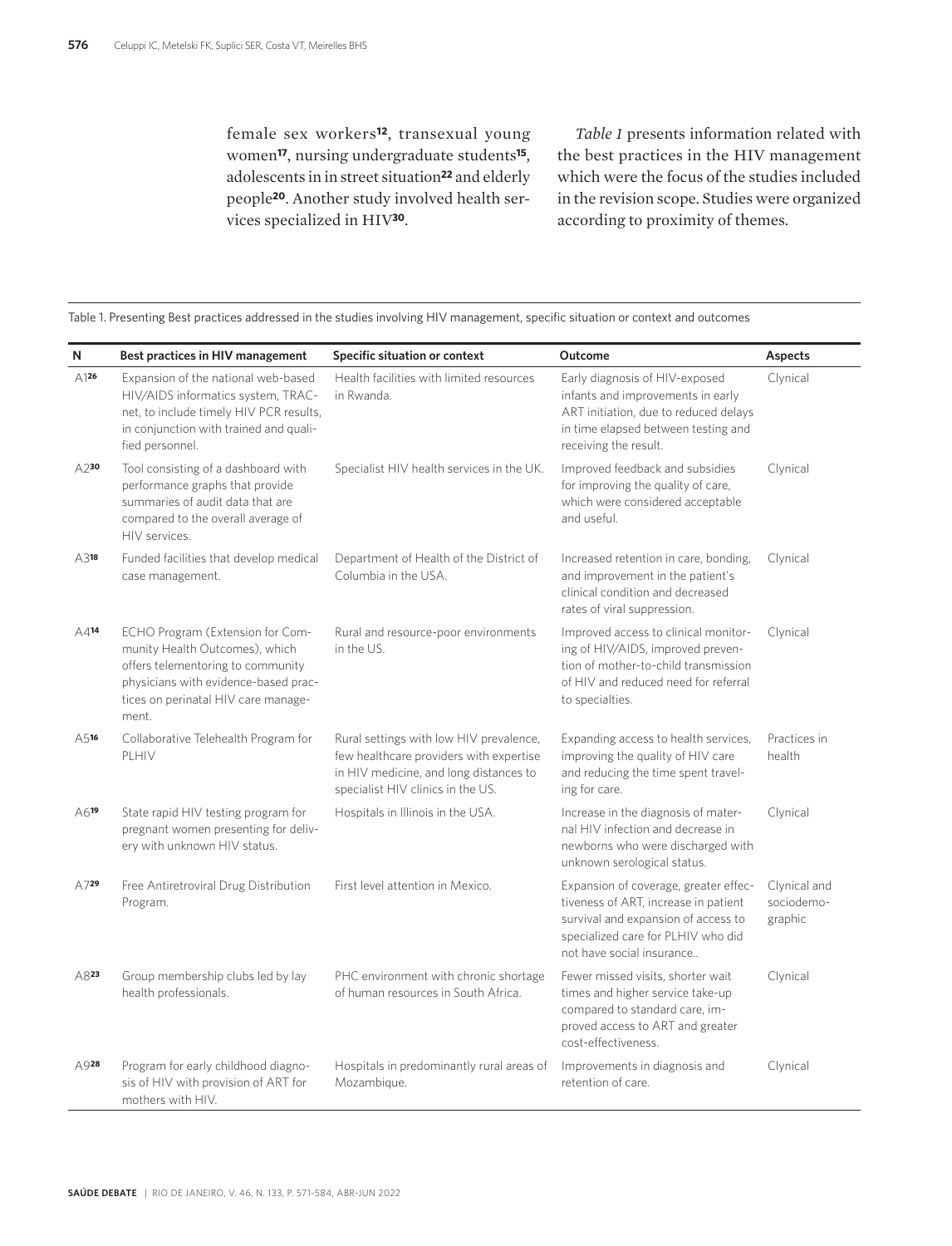#### Table 1. (cont.)

| N                  | Best practices in HIV management                                                                                                                    | Specific situation or context                                                                                                                                                               | <b>Outcome</b>                                                                                                                                                                                                                                                            | Aspects                                 |
|--------------------|-----------------------------------------------------------------------------------------------------------------------------------------------------|---------------------------------------------------------------------------------------------------------------------------------------------------------------------------------------------|---------------------------------------------------------------------------------------------------------------------------------------------------------------------------------------------------------------------------------------------------------------------------|-----------------------------------------|
| A10 <sup>24</sup>  | Community Health Agent's pre- and<br>post-natal home visit program.                                                                                 | Municipality difficult to access due to<br>high levels of violence and very high HIV<br>prevalence in South Africa.                                                                         | Improvement in thehe Access, pre-<br>vention, cost-benefit and change in<br>behaviors such as exclusive maternal<br>breastfeeding.                                                                                                                                        | Behavioral                              |
| A1125              | 'Make a Difference about Art', a com-<br>munity art program for children aged<br>8 to 18 affected by HIV and AIDS.                                  | Underserved community in South Africa.                                                                                                                                                      | Improved self-esteem, self-efficacy<br>and perception of HIV.                                                                                                                                                                                                             | Behavioral                              |
| A1215              | Student Awareness Program on the<br>Link between Substance Abuse and<br>AIDS (Salsa).                                                               | University environments in the USA.                                                                                                                                                         | Increasing knowledge about HIV<br>transmission and prevention and<br>decreasing the likelihood of having<br>risky sex.                                                                                                                                                    | Behavioral                              |
| A1312              | Avahan HIV prevention program for<br>female sex workers.                                                                                            | Clynical services for sexually transmis-<br>sible diseases in India                                                                                                                         | Increased monthly coverage of<br>outreach to female sex workers,<br>improved quality of clinical services,<br>increased condom distribution,<br>reported consistent condom use<br>with commercial clients, decreased<br>syphilis cases, and stabilized HIV<br>prevalence. | Behavioral and<br>Sociodemo-<br>graphic |
| A1413              | Avahan prevention program among<br>long-haul truck drivers.                                                                                         | Roads ub India.                                                                                                                                                                             | Overall improvement in safe sex<br>practices, increased participation<br>of truck drivers in the program and<br>contribution to safer sexual practices<br>among truck drivers.                                                                                            | Behavioral                              |
| A <sub>15</sub> 17 | Local 'Life Skills' intervention with<br>small groups to examine participants'<br>involvement in HIV-related risk be-<br>haviors.                   | A temporary facility that provides a<br>wide range of medical and psychosocial<br>support services to marginalized youth<br>populations, including young transgen-<br>der women, in the US. | Changes in HIV-related risk behav-<br>iors.                                                                                                                                                                                                                               | Behavioral                              |
| A1622              | Educational video focusing on STI/<br>HIV/AIDS prevention.                                                                                          | Adolescents on the streets in Brazil.                                                                                                                                                       | Acquisition of knowledge on STI/<br>HIV/AIDS prevention and stimula-<br>tion of critical thinking in adoles-<br>cents regarding the importance of<br>adopting healthy behaviors.                                                                                          | Behavioral                              |
| A1720              | Intervention through the educational<br>booklet entitled 'Caring for yourself<br>is loving yourself: a dialogue on HIV/<br>AIDS among the elderly'. | Elderly members of social projects in<br>Brazil.                                                                                                                                            | Efficacy of educational material to<br>improve knowledge, adoption of<br>positive measures in relation to at-<br>titudes towards HIV prevention.                                                                                                                          | Behavioral                              |
| A1827              | Supply of long-lasting insecticide<br>treated mosquito nets and water<br>filters.                                                                   | HIV-infected individuals not on ARV<br>treatment and their families in Kenya.                                                                                                               | Decreased costs associated with<br>reducing the burden of disease, de-<br>laying HIV disease progression, and<br>preventing mortality and morbidity<br>from diarrheal diseases and malaria.                                                                               | Clynical and<br>sociodemo-<br>graphic   |
| A1921              | Actions developed by medical and<br>nursing professionals.                                                                                          | Basic care in Brazil                                                                                                                                                                        | Development of predominantly as-<br>sistance actions performed directly<br>to the person who lives and coexists<br>with HIV/AIDS.                                                                                                                                         | Practices in<br>health                  |

Source: Own ellaboration.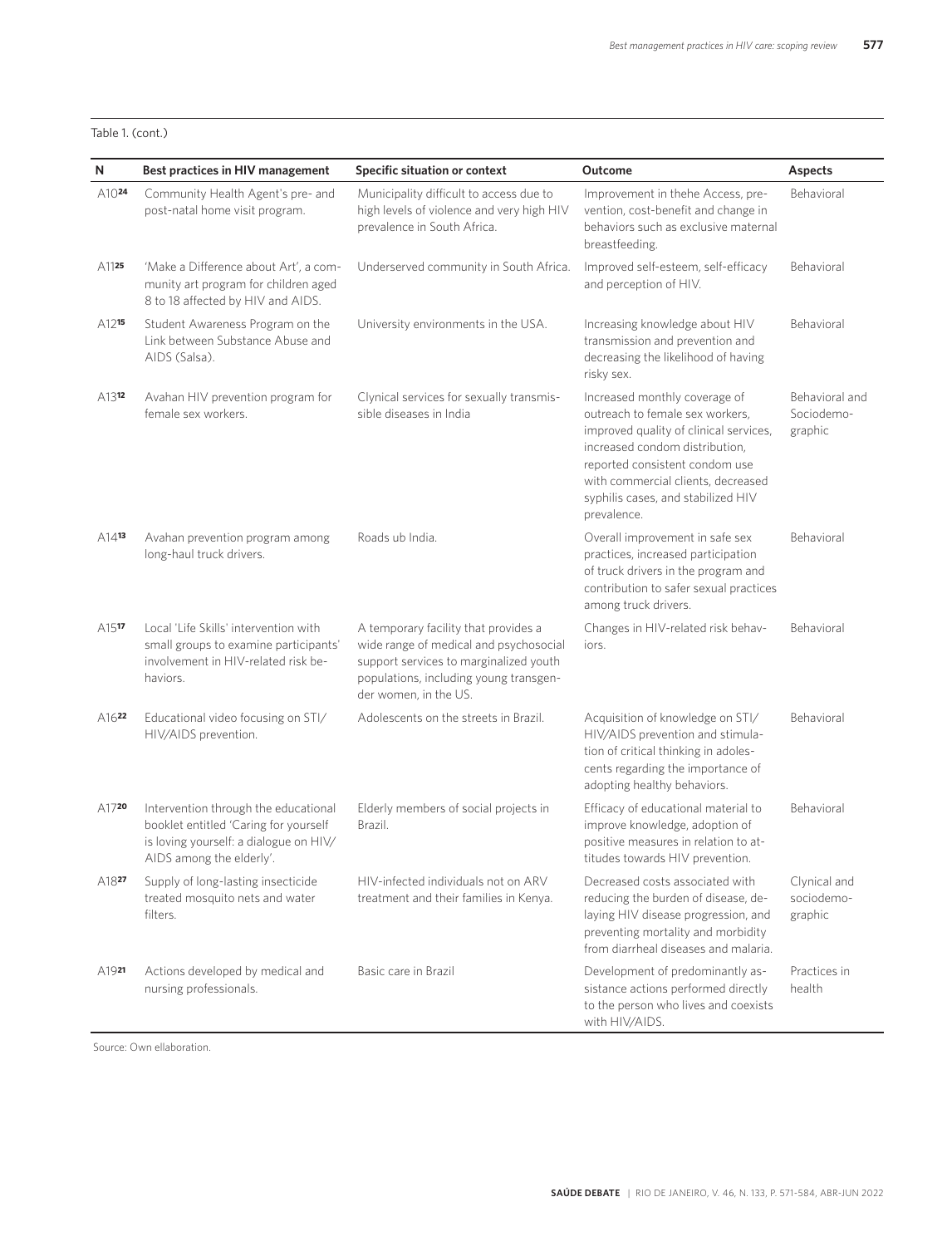## **Discussion**

Article A1**26** analyses the impacts of a health strategy: a technology (TRACnet) that had a positive repercussion in the HIV test result delivery timeframe and in the subsequent ART initiation among HIV infected babies in Rwanda. Such technology consists of the implementation of the sending of SMS-e messages, a technology system based on the internet, to supply the Polimerase Chain Reaction (PCR) test results applied to HIV directly to the health units. This study showed significant reduction in the time for response/sending of PCR testing results and in the total time for starting ART in HIV infected babies after implementing the intervention.

Article A2**30** presented the development of a tool to supply feedback data to clinics specalized in PLHIV care in the United Kingdom, proving to be an important care support action. This study was based on the audit carried out by the British HIV Association evaluating compliance witht guidelines for investigating and monitoring the routine of HIV infected adults. Graphs were proposed to compare one service to another, providing input for the improvement of PLHIV care quality.

Article A3**18** identified diferences in the clinical results among PLHIV who received care in facilities funded by a medical care management program in comparison with those being given care in non funded facilities. The study pointed out that PLHIV receiving care in facilities funded by the program were significantly more prone to be remain under care and reached wider viral suppresion than people being given care in non-funded institutions.

Article A4**14** relates to the program destinated to health professionals. The study described an experience of training by making use of telementoring aimed at physicians from the Community for management of perinatal HIV. This telementoring made use of reading and case study strategies poiting out positive points prevening vertical transmissiion of HIV, accessing clinical follow-up and, especially, reducing the need for referring patients to specialized care.

Article A5**16** displayed a program meant to support PLHIV care, being the use of digital technologies what stands out in this study describing the experience in colaborative telehealth as an approach to supply accessible and encompassing care to PLHIV in a rural setting. It shows how matrix support was provided to specialized and generalist professionals of APS services, facilitating the access to clinical follow-up of PLHIV living in venues of difficult access.

Article A6**19** highlighted the evaluation of performing the rapid test in women with undocumented HIV status as a means to prevent vertical HIV transmission in Illinois/USA. The study evaluated the continuity of rapid tests among women in child labor until the ending of the funding program and its replacement by a publicprivate partnership. This study evidenced that, in spite of changes in the public health infrastructure, the proportion of women with undocumented HIV status that took the rapid test themselves or along with their newborn bary remained high. Such discoveries highlight the relevance of public and private funding for important public health actions so as to allow positive impacts on the actions to idenfify maternal HIV infection and reduction in the number of newborn babies being discharged with unknown serological status.

Article A7**29** evaluates a free Antiretroviral (ARV) drug distribution program at the primary healthcare programs in Mexico City. This study shows how the benefits from this management practice widened the coverage of such drugs, improved treatment efficacy and increased the survival of PLHIV.

Article A8**23** adresses an ART distribution program, evaluating its cost-efficacy and concuding that it improved the access to ART. This study demonstrates an important public health study as it presents a program with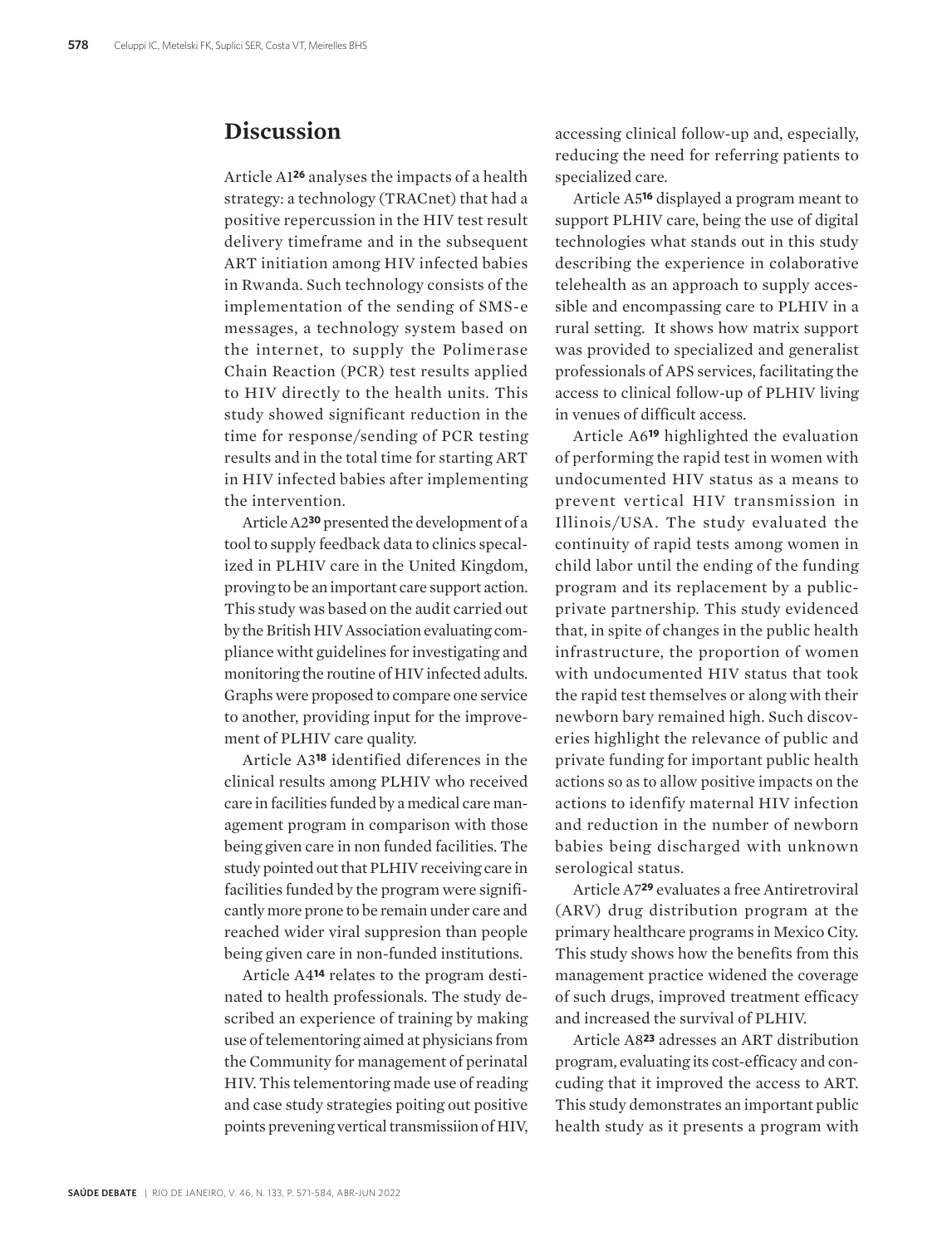potential to expand the capacity of the health system, while facilitating the permanence in an efficacious long term treatment.

Article A9**28** evaluated an early pediatric diagnosis during care provided to HIV infected mothers that gave birth in two hospitals where care was based on a protocol, proving the benefits of care maintnenace. Study results demonstrate that quality management is a tool for improving the work processes and the relation between health services.

Article A10**24** portrays a program consisting of prenatal and postnatal home visits carried out by Community Health Agents (CHA). When evaluating the effects of such visits on the survival rate of those without HIV infection and on the exclusive and appropriate nutrition of infants at 12 weeks, the study identified that the intervention almost doubled the Exclusive Maternal Breastfeeding (MBF) practice in 12 weeks and presented a 6% relative increase in EMB at each additional visit of the CHA. An evaluation of the costs of this intervention was also performed, proving it to be efficacious and of low cost.

The purpose of Article A11**25** was to evalute the community art program aiming at reducing psychosocial problems among children affected by HIV in South Africa. The study revealed an improvement in their self-esteem, their self-efficacy (abilities of their own regarding dealing with various situations), besides raised awareness on living with HIV and improvement of part of the impact related to children having to deal with the death of their parents.

Article A12**15** addressed a program designed and developed by university nursing students presenting evidence suggesting that the peer education practice was effective in teaching essential information about HIV. A peer-topeer model like the one used in the study, with nursing students, can be easily implemented on university campuses in order to reduce risk behaviors and encourage the prevention of HIV infection.

Article A13**12** evaluated a prevention program linked to female sex workers based on educational activities, condom promotion and distribution, and establishment of programlinked clinics to manage Sexually Transmitted Infections (STIs) in Tamil Nadu, India. The program had a positive impact, resulting in better use of condoms during sexual intercourse, a decrease in the occurrence of syphilis cases and a stabilization in the prevalence of HIV infection among this population.

Article A14**13** examined the extent and trend of risky sexual behavior, STI/HIV prevalence, and the link between exposure to HIV prevention programs and safe sexual behavior. Data collected in 2007 and 2010 were compared. The prevention programs considered in the study were those classified as more intensive: contacts by educators, distribution of condoms by educators, visits to Khushi clinics, HIV counseling services, participation in any community meeting or event.

The results presented in Article A14**<sup>13</sup>** showed that consistent condom use in sexual relations with non-regular partners increased over time. The share of people testing HIV positive dropped from 3.2% to 2.5%, and the proportion of people testing positive for syphilis also declined from 3.2% to 1.7%. Truck drivers having sex with paid partners were significantly more likely to seek an intensive prevention program compared to those who did not have sex with paid partners. Truck drivers who had sex with paid partners and were exposed to prevention programs were more likely to consistently use condoms during sex.

Article A15**17** evaluated a small-groupbased intervention with young transgender women and examined their involvement in HIV-related risk behaviors before the intervention and three months after it took place. This consisted of six group sessions and at least one individual session in which a personalized plan for reducing HIV-related risk behaviors was offered. The meetings addressed the following topics: sexual health, safe sex, healthy communication, partner negotiation and how to identify and access community services. The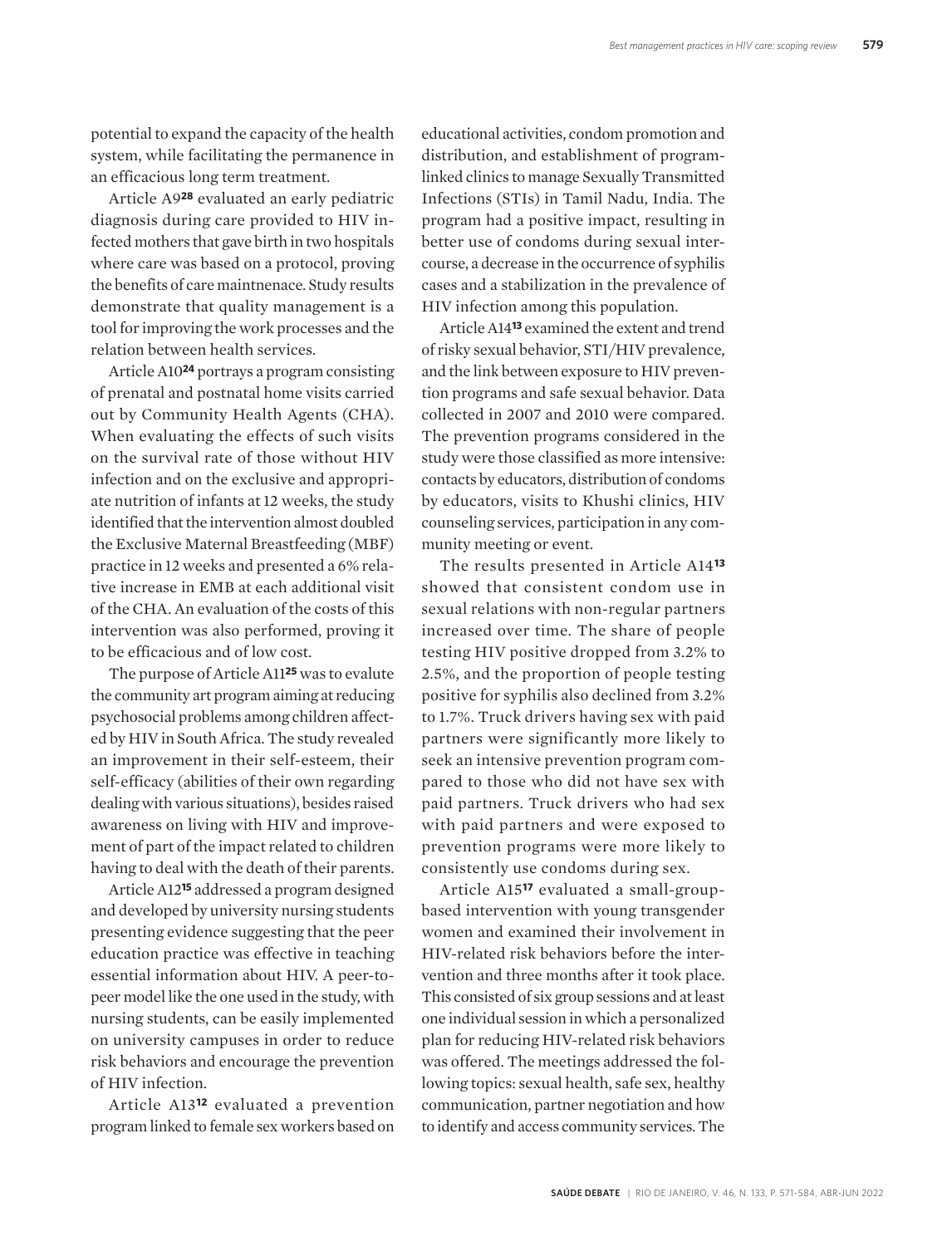results showed that participation in the intervention can reduce HIV-related risk behaviors.

Thesis A16**22** brought information regarding the production of an educational video for adolescents emphasizing the importance of adopting healthy behaviors in relation to HIV prevention. The action presents the street environment with real experiences that contribute to adolescents learning, reflecting, having criticality and developing autonomy on the subject. The video encouragingly helps adolescents to develop the necessary skills and abilities for them to effectively improve their sexual practices, reducing their risk of having a STI/HIV infection.

Dissertation A17**20** portrayed an intervention based on an educational technology. The study involved two groups: comparison group and intervention group. The intervention took place by means of an educational booklet entitled 'Taking care of yourself means loving yourself: a dialogue on HIV/AIDS among the elderly' shared with the intervention group. The control group received guidance in the form of health education. The intervention proved to be effective by improving the knowledge, attitude and practice of the elderly regarding HIV prevention, leading to the recognition of the effectiveness of using educational material to improve knowledge and adopt positive measures in relation to attitudes towards HIV prevention.

Article A18**27** estimated the effectiveness, costs, and cost-effectiveness of providing long-lasting insecticide-treated moskito nets and water filters to HIV-infected adults not receiving ARV treatment and their families in comparison with HIV-infected adults not receiving the moskito nets and water filters. Results demonstrated that the distribution of moskito nets and water filters to PLHIV delayed the progression of HIV disease, premortality and respiratory morbidity resulting from diarrheal diseases and malaria among these individuals and their families. The measures also resulted in substantial savings to the healthcare system.

Dissertation A19**21** described the work of

PHC professionals with regard to actions to promote, prevent and treat PLHIV. According to this study, actions in that sense include reception, monitoring, guidance, multidisciplinary work and prevention, a work done with other segments in the territory and encompassing health promotion as a whole, emphasizing that the care provided to PLHIV predominantly comes in the form of assistance.

 The analysed studies show that there is no explicit best practice concept in the publications; however, HIV management practices were expressed as a best practice based on the results achieved through the evaluation of strategies, tools, health services, health programs, interventions and actions aiming at improving a given health condition, especially in HIV prevention and care.

Furthermore, the studies portrayed the use of assessment aspects identified in the adoption of best HIV management practices, which were classified in the present review as: Clinical Aspects**12,14,18,19,23,26-30**; Sociodemographic Aspects**12,24,29**; Behavioral Aspects**12,13,15,17,20,22,25** and Aspects Related to Halth Practices**16,21**.

Among the Clinical Aspects used to evaluate best practices, the care provided by the services to PLHIV, such as carrying out the viral load test, adherence to the use of registered drugs and to health exams offered**30**, retention in care**23,28** as well as the involvement of the person in the care offered**18** and the following up of patients' evolution by performing CD4 and viral load tests**16,18,23,27,29**. Besides, the performance of rapid testing among women in child labor with unknown HIV infection status**14,19** and the time of initiation of ART in HIV-infected babies**26** are both highlighted.

Sociodemographic aspects mentioned were: the rate of population assisted by the program and the mortality rate after joining the program**29**; the relationship between population coverage**12**, costs and time used by professionals**24**; the reduction in the number cases and stabilization of HIV prevalence**12**; and the costs associated to opportunistic diseases**27**.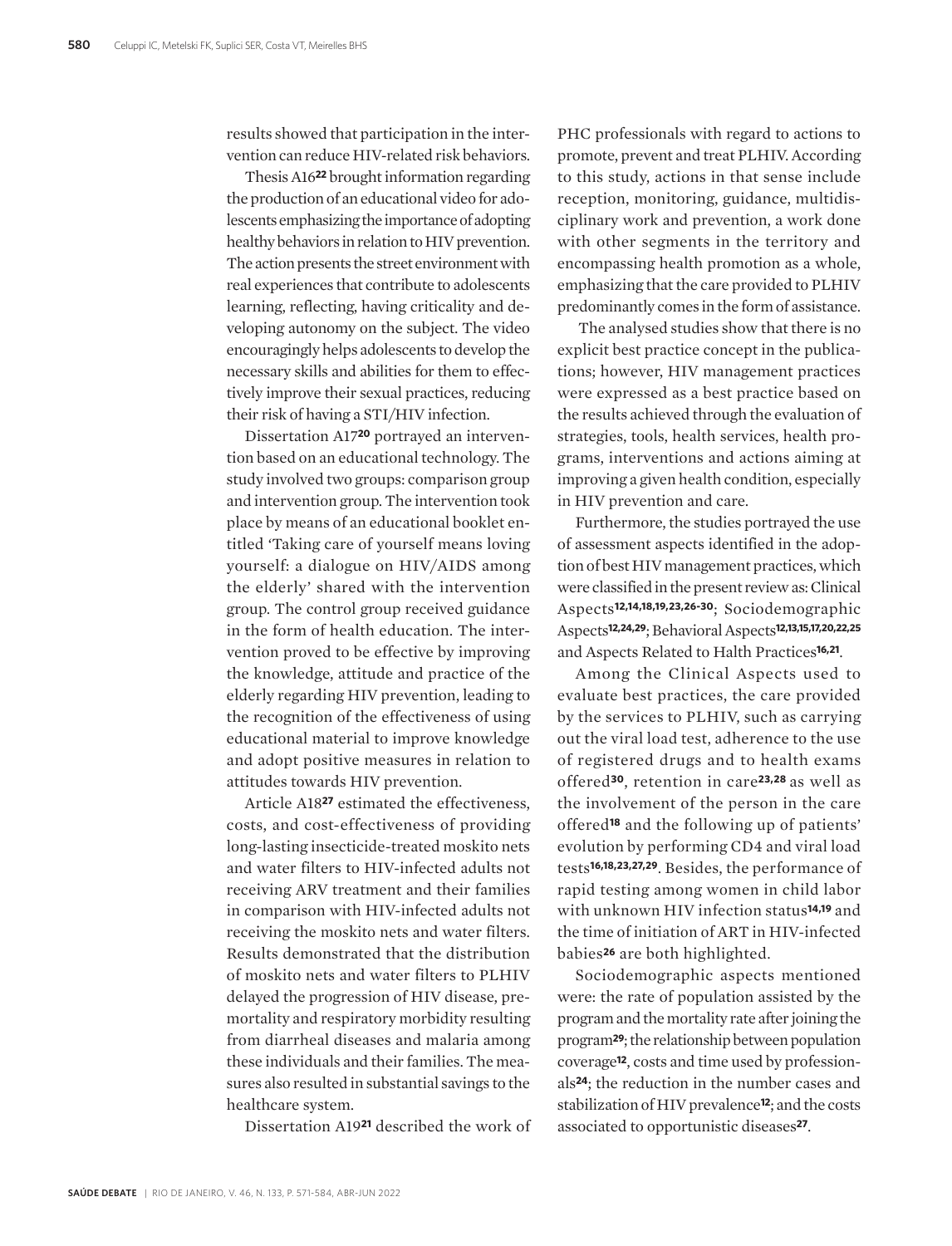Behavioral aspects are related to: change in the knowledge, behavior and/or perception of HIV prevention**15**; in the knowledge about HIV and practices related to its prevention**13,15,17,20,22**; in the perception of self-esteem, self-efficacy and depression in children living with HIV**25**; in greater use of condoms**12,13**; and changes in behavior regarding exclusive breastfeeding**24**. Finally, we demonstrate to the PLHIV the aspects related to health practices that were considered in the assessment of the decentralization of care provided to PLHIV, previously related to the specialist and now having the PHC as a basis for organizing care actions for PLHIV, this being useful even as a way to respond to other demands linked to the care provided to these people which go beyond the disease itself**21** and related to the expansion of access to care and its improvement**16**.

In the study, the indication of practices as 'best practices' is justified by analysing the evaluation aspects listed, which related to positive changes/improvements in the management of HIV. Such aspects demonstrate the eligibility of conditions for defining practices linked to specific situations and contexts in order to achieve the desired results and therefore develop and implement strategies and actions of excellence in the management of HIV health practices.

### **Conclusions**

The best practices in HIV management identified in the studies are related to the establishment of management and care technologies, telehealth services, implementation of quick testing, education, ARV distribution, early pediatric diagnosis, prenatal and postnatal home visiting, HIV infection prevention, minimization of risk behavior, reduction of HIV related grievances, community initiatives as in adherence to treatment groups, artistic

activities for children living with HIV, and care practices developed by health professionals.

It was made clear that there is not an explicit best practice concept found in the publications, neither terms of measurable criteria to classify the practices in health as being the best. In spite of that, when admitting WHO's concept of best practices, considering actions in specific contexts, results achieved and aspects involved in each practice, along with their potential of being replicated in different scenarios, it was possible to select studies presenting best practices in HIV management.

As limitations, one can consider that only three languages were used for searching these studies and that the key words used might have influenced in the findings of the current scope revision.

The suggestion made is in the sense of developing new studies on best practices in HIV management with the objective of establishing parameters to define such practices in order to consider them best. Furthermore, it is understood that such findings may serve as an input for the construction of health practices aiming at improving the quality of actions directed to HIV management.

### **Collaborators**

Celuppi IC (0000-0002-2518-6644)\* contributed to the creation of the proposal, methodological development, data analysis, manuscript writing and approval of version to be published. Metelski FK (0000-0001-7833- 0438)\*, Suplici SER (0000-0002-0334-7195)\* and Costa VT (0000-0001-5168-4383)\* contributed to the methodological development data analysis and approval of versions to be published. Meirelles BHS (0000-0003-1940- 1608)\* contributed to the creation of the proposal, work supervision, manuscript revision and approval of version to be published.  $\blacksquare$ 

> \*Orcid (Open Researcher and Contributor ID).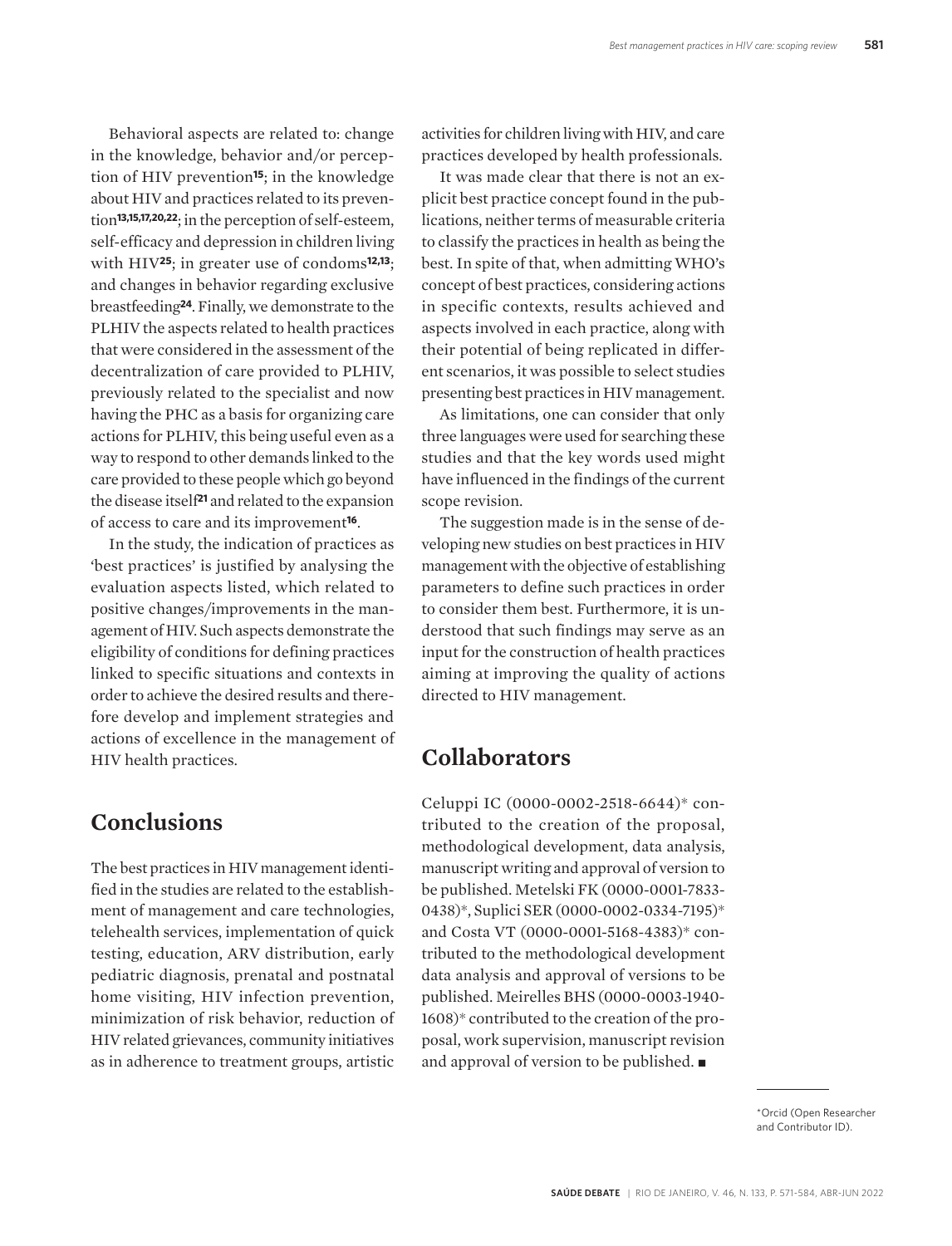### **References**

- 1. Brasil. Ministério da Saúde. Protocolo clínico e diretrizes terapêuticas para manejo da infecção pelo HIV em adultos. 2018. [acesso em 2021 jan 7]. Disponível em: http://www.aids.gov.br/system/tdf/pub/2016/64484/ pcdt\_adulto\_12\_2018\_web.pdf?file=1&type=node&id =64484&force=1.
- 2. Costa VT, Meirelles BH. Adesão ao tratamento dos adultos jovens vivendo com HIV/aids sob a ótica do pensamento complexo. Texto & Cont-Enfer. 2019 [acesso em 2021 jan 7]; 28. Disponível em: https://www.scielo.br/scielo.php?pid=S0104- -07072019000100387&script=sci\_arttext&tlng=pt.
- 3. Seidl EM, Remor E. Adesão ao Tratamento, Resiliência e Percepção de Doença em Pessoas com HIV. Psic. Teoria Pesq. 2020 [acesso em 2021 jan 7]; 36(esp). Disponível em: https://www.scielo.br/scielo.php?pid=S0102- -37722020000300205&script=sci\_arttext.
- 4. Organização Mundial da Saúde. Guia para a Documentação e Partilha das "Melhores Práticas" em Programas de Saúde. Brasília, DF: OMS; 2008.
- 5. United Nations Programme on HIV/AIDS. Seizing the moment: Tackling entrenched inequalities to end epidemics. 2020. 384 p. [acesso em 2021 jan 6]. Disponível em: https://aids2020.unaids.org/report/.
- 6. Maina G, Mill J, Chaw-Kant J, et al. A systematic review of best practices in HIV care. Journal of HIV/ AIDS & social services. 2016 jan 2 [acesso em 2020 dez 19]; 15(1):114-26. Disponível em: https://www. tandfonline.com/doi/abs/10.1080/15381501.2015.11 16037.
- 7. Higa DH, Crepaz N, Mullins MM. Identifying best practices for increasing linkage to, retention, and re- -engagement in HIV medical care: findings from a systematic review, 1996–2014. AIDS and Behavior. 2016 [acesso em 2020 nov 19]; 20(5):951-66. Disponível em: https://link.springer.com/article/10.1007/ s10461-015-1204-x.
- 8. Feyissa GT, Lockwood C, Woldie M, et al. Reducing HIV-related stigma and discrimination in healthcare settings: a systematic review of guidelines, tools, standards of practice, best practices, consensus statements and systematic reviews. J. multid. Health care. 2018 [acesso em 2020 nov 18]; (11):405. Disponível em: https://www.ncbi.nlm.nih.gov/pmc/articles/PMC6118284/.
- 9. Deboviel J. Best Practices for Screening and Early Treatment for HIV in the Hispanic Community. Minneapolis: Walden University; 2020.
- 10. Joanna Briggs Institute. The Joanna Briggs Institute Reviewers' Manual 2015: Methodology for JBI Scoping Reviews. Adelaide: JBI; 2015. [acesso em 2020 jul 9]. Disponível em: https://nursing.lsuhsc.edu/ JBI/docs/ReviewersManuals/Scoping-.pdf.
- 11. Tricco AC, Lillie E, Zarin W, et al. PRISMA extension for scoping reviews (PRISMA-ScR): checklist and explanation. Annals of inter. med. 2018 [acesso em 20 jun 12]; 169(7):467-73. Disponível em: https:// www.acpjournals.org/doi/full/10.7326/M18-0850.
- 12. Thilakavathi S, Boopathi K, Kumar CG, et al. Assessment of the scale, coverage and outcomes of the Avahan HIV prevention program for female sex workers in Tamil Nadu, India: is there evidence of an effect?. BMC public health. 2011 [acesso em 2020 jun 15]; (6):1-4. Disponível em: https://link.springer. com/article/10.1186/1471-2458-11-S6-S3.
- 13. Pandey A, Mishra RM, Sahu D, et al. Heading towards the Safer Highways: an assessment of the Avahan prevention programme among long distance truck drivers in India. BMC Public Health. 2011 [acesso em 2020 jun 15]; 11(6):1-2. Disponível em: https://bmcpublichealth.biomedcentral.com/articles/10.1186/1471- 2458-11-S6-S15.
- 14. Ness TE, Annese MF, Martinez-Paz N, et al. Using an innovative telehealth model to support community providers who deliver perinatal HIV care. AIDS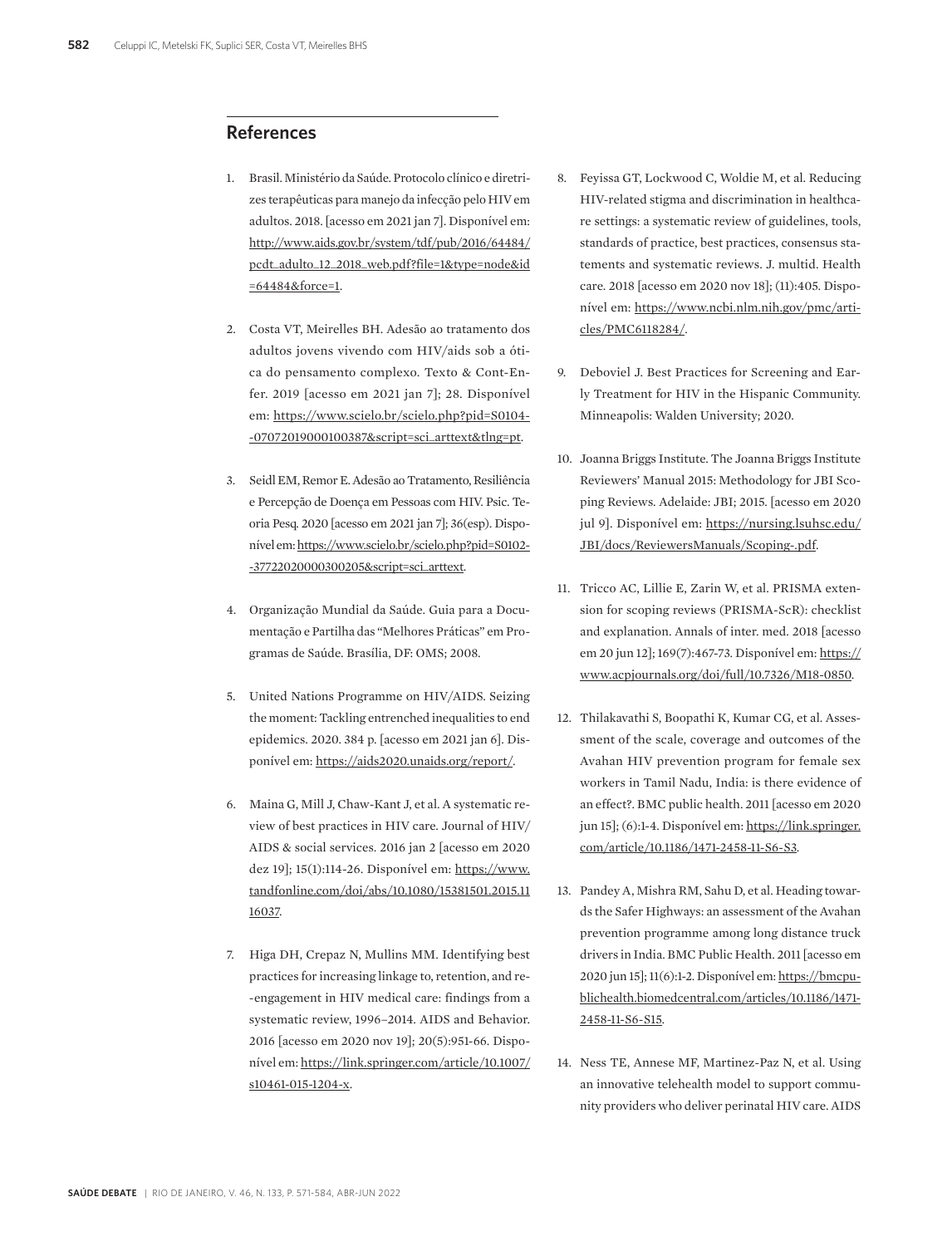Education and Prevention. 2017 [acesso em 2020 jun 15]; 29(6):516-26. Disponível em: https://guilfordjournals.com/doi/abs/10.1521/aeap.2017.29.6.516.

- 15. Jones SG, Chadwell K, Olafson E, et al. Effectiveness of nursing student-led HIV prevention education for minority college students: The SALSA project. J. health care for the poor and underserved. 2017 [acesso em 2020 jun 15]; 28(2):33-47. Disponível em: https://muse.jhu.edu/article/656961/summary?casa\_ token=YZE7EuzSVRUAAAAA:aZ-T8bSVu7QGttyiBY- -9YYS8VnMpCkoa\_3Q67L6axilCJCWPtXgkxBV8Z 3aCiCcT8\_HV3bwdAYc.
- 16. Ohl M, Dillon D, Moeckli J, et al. Mixed-methods evaluation of a telehealth collaborative care program for persons with HIV infection in a rural setting. Journal of general internal medicine. 2013 [acesso em 2020 jun 15]; 28(9):1165-73. Disponível em: https://link. springer.com/content/pdf/10.1007/s11606-013-2385- 5.pdf&casa\_token=p5c8lbKU\_jYAAAAA:enD9PxF0 M77rRPOIaVaaAa9NMT9U\_W3okfPv3vQSdOGao8 lVyVN0dQ\_\_4SZr4ZZgNnxCmP2qil3M12rSVw.
- 17. Garofalo R, Johnson AK, Kuhns LM, et al. Life skills: evaluation of a theory-driven behavioral HIV prevention intervention for young transgender women. J. Urban Health. 2012 [acesso em 2020 jun 15]; 89(3):419-31. Disponível em: https://idp.springer. com/authorize/casa?redirect\_uri=https://link.springer.com/content/pdf/10.1007/s11524-011-9638-6. pdf&casa\_token=8YWivxz91oMAAAAA:q76xu31G laOsNOWz9RmrcFOAzcxLEX7Hh20bdZpu0ZLM kuJ7gvZZJgLaAA5hhrp0Gt\_orEEchtTEdwSrgw.
- 18. Willis S, Castel AD, Ahmed T, et al. Linkage, engagement, and viral suppression rates among HIV-infected persons receiving care at medical case management programs in Washington, DC. Journal of acquired immune deficiency syndromes (1999). 2013 [acesso em 2020 jun 15]; 64(1). Disponível em: https://www. ncbi.nlm.nih.gov/pmc/articles/PMC3844615/.
- 19. Yee LM, Miller ES, Statton A, et al. Sustainability of statewide rapid HIV testing in labor and delivery. AIDS and Behavior. 2018 [acesso em 2020 jun 15];

22(2):538-44. Disponível em: https://link.springer. com/article/10.1007/s10461-017-1920-5.

- 20. Cordeiro LI. Eficácia de uma tecnologia educativa no conhecimento, atitude e prática de pessoas com 50 anos e mais para prevenção do HIV. [dissertação]. Ceará: Universidade Estadual do Ceará; 2017. 82 p. [acesso em 2020 ago 15]. Disponível em: https://sucupira.capes.gov.br/sucupira/public/consultas/coleta/trabalhoConclusao/viewTrabalhoConclusao. jsf?popup=true&id\_trabalho=5303772.
- 21. Nickel L. O cuidado às pessoas que (con)vivem com HIV/Aids na atenção básica à saúde: história oral dos profissionais de saúde, Florianópolis (2005-2014). [tese]. Florianópolis: Universidade Federal de Santa Catarina; 2016. 132 p. [acesso em 2020 ago 15]. Disponível em: https://sucupira.capes.gov.br/sucupira/public/consultas/coleta/trabalhoConclusao/viewTrabalhoConclusao.jsf?popup=true&id\_trabalho=3736604.
- 22. Luna IZ. Vídeo educativo com enfoque na prevenção de DST/AIDS para adolescentes em situação de rua. [tese]. Ceará: Universidade Federal do Ceará; 2014. 197 p. [acesso em 2020 ago 15]. Disponível em: https://sucupira.capes.gov.br/sucupira/public/consultas/coleta/trabalhoConclusao/viewTrabalhoConclusao.jsf?popup=true&id\_trabalho=1920614.
- 23. Bango F, Ashmore J, Wilkinson L, et al. Adherence clubs for long term provision of antiretroviral therapy: cost effectiveness and access analysis from Khayelitsha, South Africa. Trop. Med. Inter. Health. 2016 [acesso em 2020 jun 15]; 21(9):1115-23. Disponível em: https://onlinelibrary.wiley.com/doi/full/10.1111/ tmi.12736.
- 24. Daviaud E, Nkonki L, Ijumba P, et al. South-Africa (Goodstart III) trial: community-based maternal and newborn care economic analysis. Health policy and planning. 2017 [acesso em 2020 jun 15]; 32(supl):i53-63. Disponível em: https://academic.oup.com/heapol/article/32/suppl\_1/i53/4283076?login=true.
- 25. Mueller J, Alie C, Jonas B, et al. A quasi-experimental evaluation of a community-based art therapy in-